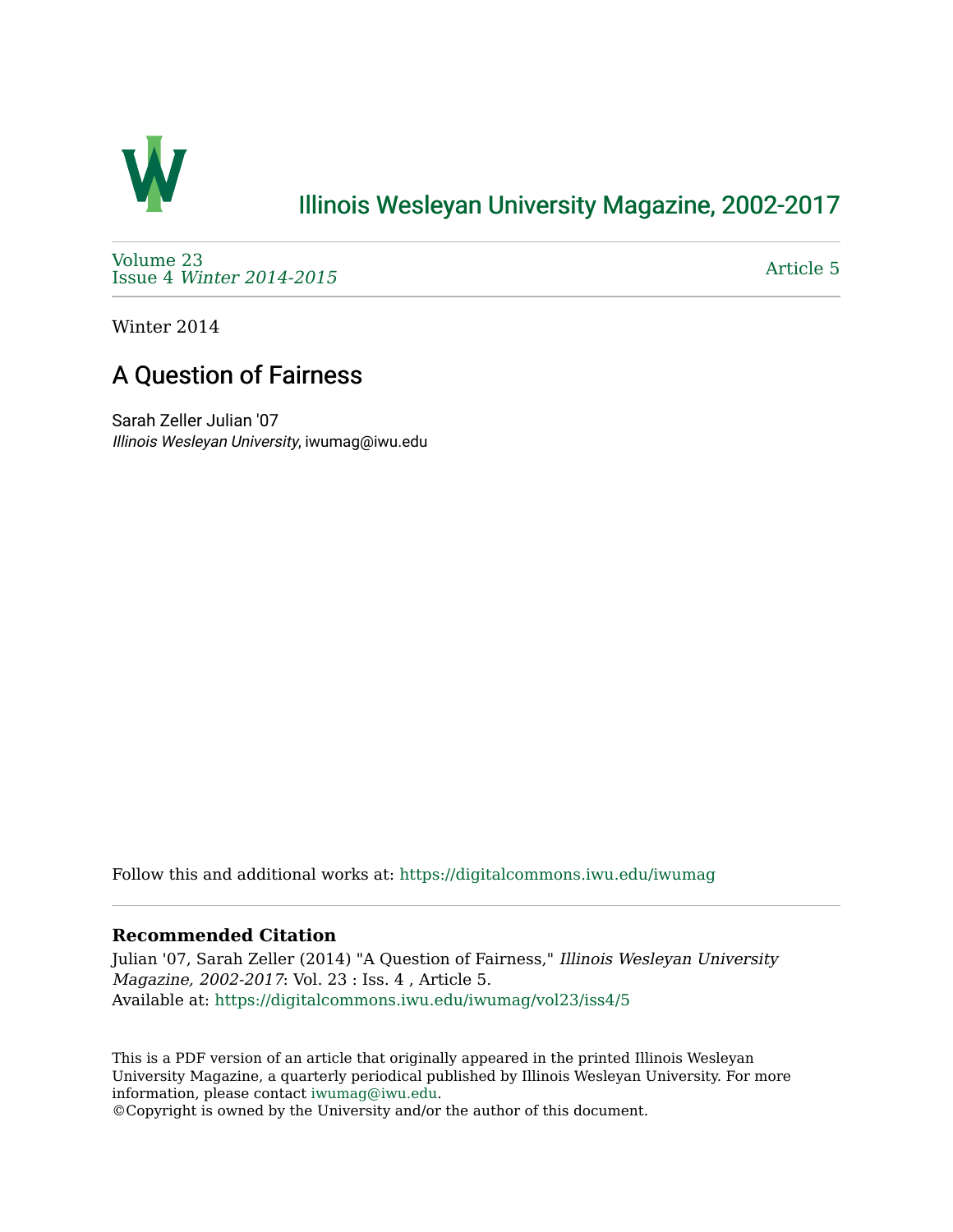## A Question of Fairness

In advocating same-sex marriage, Suzie Hutton '90 helped change state law. **By Sarah (Zeller) Julian '07**

Suzie Hutton '90 has always preferred to follow the rules. That meant when it came time to face a law she didn't agree with, it was up to her to change it.

Hutton and her partner Danielle Cook were among nine Illinois couples who were part of a lawsuit through the American Civil Liberties Union (ACLU) to legalize same-sex marriage in Illinois. A member of IWU's Class of 1990, Hutton shared her experience as the featured speaker for a Homecoming event held for Illinois Wesleyan's Pride Alumni Community (PAC).

At Illinois Wesleyan, Hutton majored in English and French education and was involved with residential life, working her way up to residence director. "My passion for social justice started here," Hutton said of her IWU experience. "Having come from a tiny rural town in Illinois, coming here and working with students from all over the world, especially in the International House and with African-American students, and having students share their stories with me, I felt honored but also accountable to work for social justice."



Suzie Hutton (above, standing) spoke at a Pride Alumni Community event, together with her partner Danielle Cook.

As an undergraduate, she knew something about herself was different, but couldn't quite put her finger on it. "Something was out of sync," she said. "But when I got out of college and I'd been dating the same person for a really long time, the next stage was to get married. And I said okay, I'm going to do that." She and her husband had a son, Caleb (who attended the PAC event), and she focused on a career in secondary education.

In her 30s, Hutton's first marriage ended as she reached the point in her life where she was fully ready to accept her sexual orientation. She met Danielle Cook, who is also an educator, and the two were joined in a commitment ceremony in 2004 — one of three ceremonies the couple eventually held together.

"Coming out was the best thing in the whole world for me," Hutton said. "Everything fell into place. But it was not the best thing in the world for a whole lot of other people. It was a journey." Her parents, especially her father, struggled with accepting her relationship with Cook.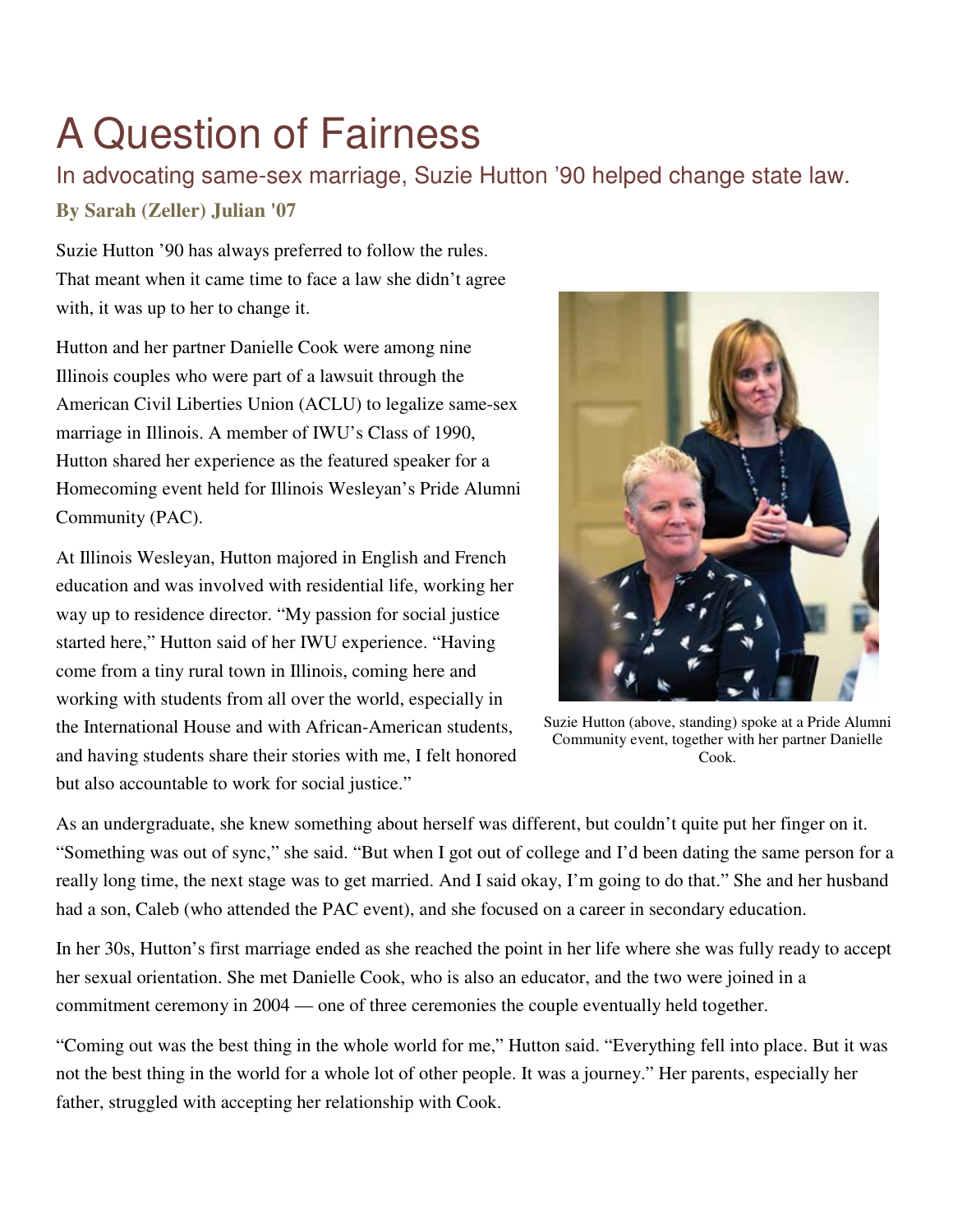"When we decided to go ahead with a commitment ceremony, it threw a wrench into some people's lives, and they had to face it — okay, so you really are gay," Hutton said.

Although her father didn't attend their ceremony, he eventually changed his mind about the relationship. After being hospitalized with several health scares, he reached out to Hutton's partner. "In the hospital one day, he grabbed Danielle's hand and whispered something in her ear. When we got out to the car, she told me he had asked her to be patient with him and apologized. From then on, I knew everything was going to be okay with our families."

Illinois legalized civil unions for same-sex couples in 2011, and Hutton and Cook held a ceremony that year. "My dad asked to be our signing witness," Hutton said. "When we got back to the car, he was blasting Lady Gaga's 'Born This Way.' When my parents got on board, they got way on board."

It was at that time Hutton began to question why same-sex marriage wasn't legal in Illinois. Couples in civil unions do not have any of the protections or responsibilities federal law provides to married couples. These include social security survivors' and spousal benefits, federal veterans' spousal benefits, the right to file joint federal tax returns, exemptions from income tax on your partner's health benefits and many other federal protections.



**Hutton and Cook with Hutton's son Caleb, who attended the PAC event. In her 30s, Hutton's first marriage ended as she reached the point in her life where she was fully ready to accept her sexual orientation.** 

After their civil union, "we were happy to be where we were, until people at school started asking, 'Well, you're civilized? You're unionized? What does that mean?'" Hutton said. "People struggled to find the words for it. I couldn't get my car insurance to understand — they didn't have a space for civil union on their form. We kept having to say, 'It's the same as marriage, but …' And we just decided, it's not the same as marriage."

At first the couple felt hesitant about what joining the ACLU lawsuit meant in terms of coming out so publicly. However, "We realized we were complicit in the silence of not saying anything about ourselves," Hutton said. "As nervous as we were, we were ready to take that next step for ourselves, our friends who also wanted to be legally married, and also for our students."

In 2011, Hutton and Cook began their roles as gay marriage activists. "We learned a lot about what was going on, and just started talking about it," Hutton said. They were interviewed by local media in Bloomington-Normal, where they lived and worked, "and then we were just out," she said.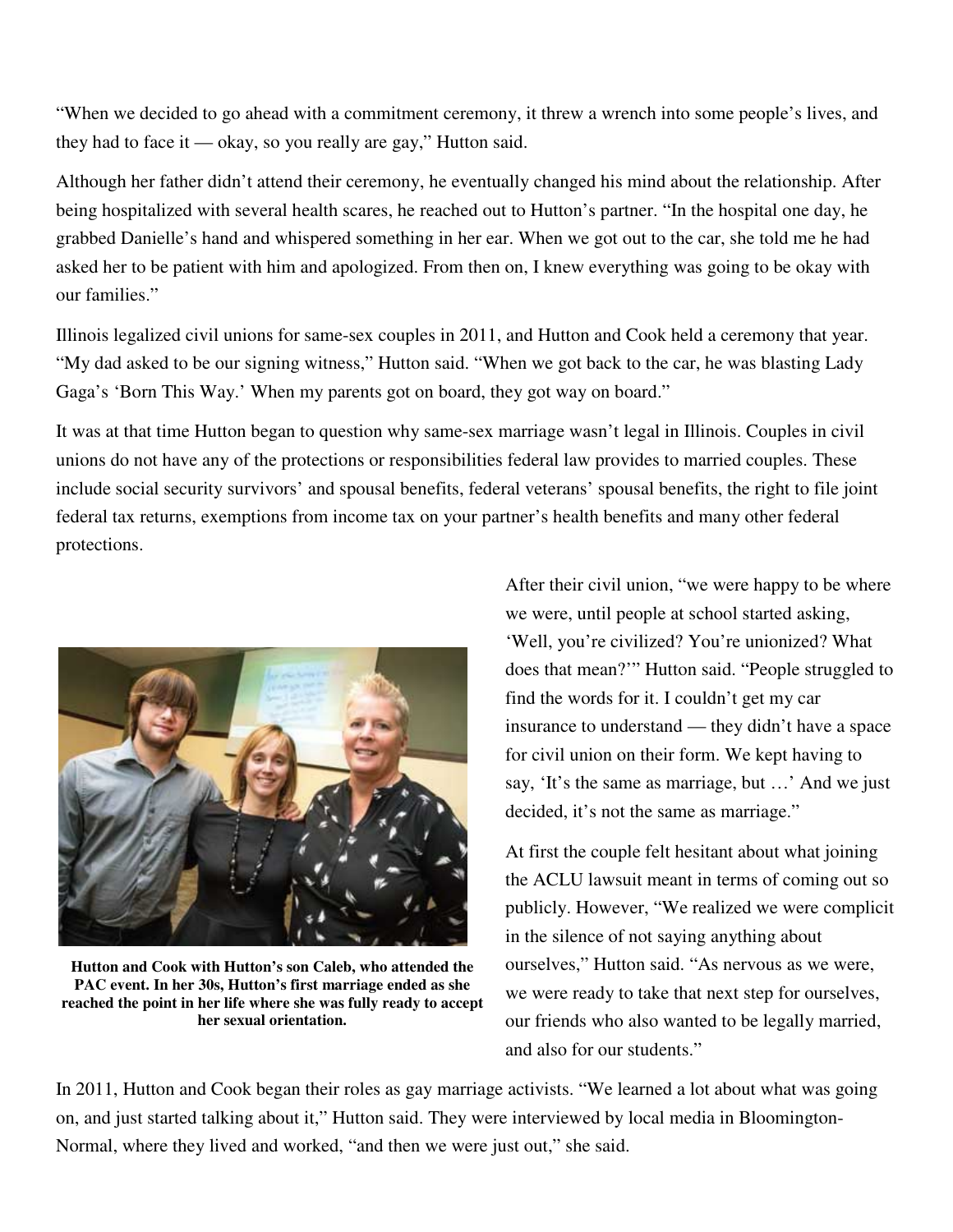But sharing their voices was difficult at times. "I'm thin-skinned as an activist and Danielle doesn't like to speak in public, so sometimes it's amazing to me that we did this," Hutton said.

In February 2013, the couple traveled to Springfield, Ill., where Cook spoke to a state Senate sub-committee about pending legislation to legalize same-sex marriage.

 "She really spoke from the heart," Hutton said. "But it was also hard because we had to listen to people say some pretty hateful things." The bill passed in the Senate 61-54-2, after three hours of floor debate.

They returned to the state capitol in May, when they hoped the House would pass the bill as well. Groups opposing the bill lobbied lawmakers as hard as those pushing for the law and also vowed to run primary challenges against some lawmakers who voted for the law.

The bill's sponsor pulled the vote at the last minute, realizing they hadn't secured enough votes. "We were heartbroken," Hutton said. "I just started sobbing. That was a very difficult day for us."

Finally, on Nov. 5, 2013, they returned to Springfield for another vote. "We said it has to pass today, because we were out of personal days," Hutton joked. The bill passed the House, and the couple was present on Nov. 20, 2013, when Illinois Gov. Pat Quinn signed it into law, making Illinois the 15th state to allow same-sex marriage.

Reacting to the law's passage, Hutton told the Associated Press: "We care about our kids. We care about our communities. We're involved in our church. We just wanted the dignity [of marriage]."



ACLU (Illinois) Communications Director Ed Yohnka hugs Hutton and Cook after the Illinois House passed the gay marriage bill.

Hutton and Cook were legally married in Chicago on Feb. 28, 2014. "I've now married this woman three times," Hutton said.

 "Every time it has meant a huge amount to me — it's been a chance to say I am truly in love with this person and I've found my soul mate, and I'm really, really lucky that I get to marry her again. However, we're both very excited that we don't have to get married anymore."

A seventh-grade English teacher at Bloomington Junior High School, Hutton continues her social justice activism in her day-to-day life. "Our work in this area doesn't stop," she said. Three years ago, she helped found a gay-straight alliance (GSA) at the school. "We're one of the only GSAs in the area," she said. "We're not protected, and we're very lucky that our district said yes. Schools can say no, and they have in the area." Another challenge is how transgender students are treated in public schools, she said.